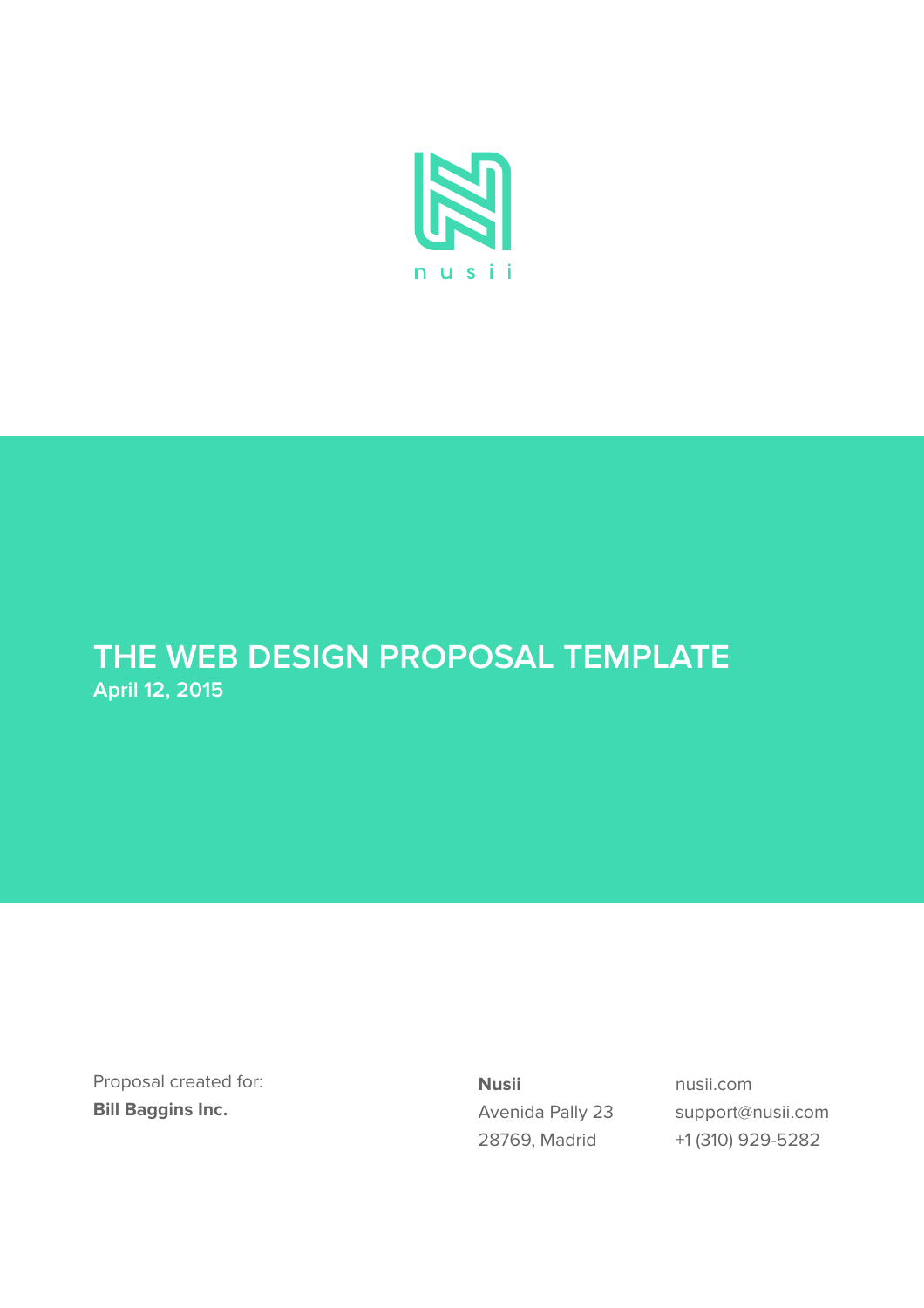#### **Introduction**

**Our Studio Inc.** is a digital agency that puts business results above all else. We know a pretty website will only get you so far. If the needle isn't moving, it's all for naught. Your business needs will always come before our need to impress. When your business succeeds, so does ours.

#### **Overview**

Over the last 18 months sales have been in decline at **Your Company Inc.** While traffic is consistent, conversion rates from initial visit to purchase have dropped by more than 20%. After several in-house attempts to correct the situation it has been deemed a serious enough problem to seek outside help. And we're glad you did!

|        | 0.0.0                    |                                                                                                                                                                                                                                                                                                                                                                                         |         |
|--------|--------------------------|-----------------------------------------------------------------------------------------------------------------------------------------------------------------------------------------------------------------------------------------------------------------------------------------------------------------------------------------------------------------------------------------|---------|
|        | Henry Stanley V          | (Q Search<br>+ Proposal<br><b>Client</b><br>Section<br>÷                                                                                                                                                                                                                                                                                                                                |         |
|        | ⊙<br>Dashboard           | Save proposal as a template<br><b>Preview as client</b><br>Preview proposal                                                                                                                                                                                                                                                                                                             |         |
|        | <b>Proposals</b>         | Select or add a client<br>$\checkmark$                                                                                                                                                                                                                                                                                                                                                  | Section |
|        | Ŕ.<br><b>Clients</b>     | Proposal name                                                                                                                                                                                                                                                                                                                                                                           |         |
| D<br>þ | 昌<br><b>Sections</b>     | Name your proposal                                                                                                                                                                                                                                                                                                                                                                      |         |
| þ      | Ŧ<br><b>Templates</b>    | ÷<br>Ŵ<br>PROPOSAL INTRODUCTION TITLE                                                                                                                                                                                                                                                                                                                                                   |         |
| B      | o<br><b>Settings</b>     | Save as reusable section<br>Bold<br>Italic<br>Underline<br>Paragraph<br>Link<br>List<br>Insert                                                                                                                                                                                                                                                                                          |         |
| Đ<br>þ | $\rightarrow$<br>Support | We are a web design studio with offices in Madrid and New York and we're lucky enough to work<br>with people from all over Europe and North America. We design clean, aesthetic and above all user<br>friendly web sites that help your product find it's place in today's global market.<br>So who do we work with? We work with startups who have achieved seed, or series A funding. |         |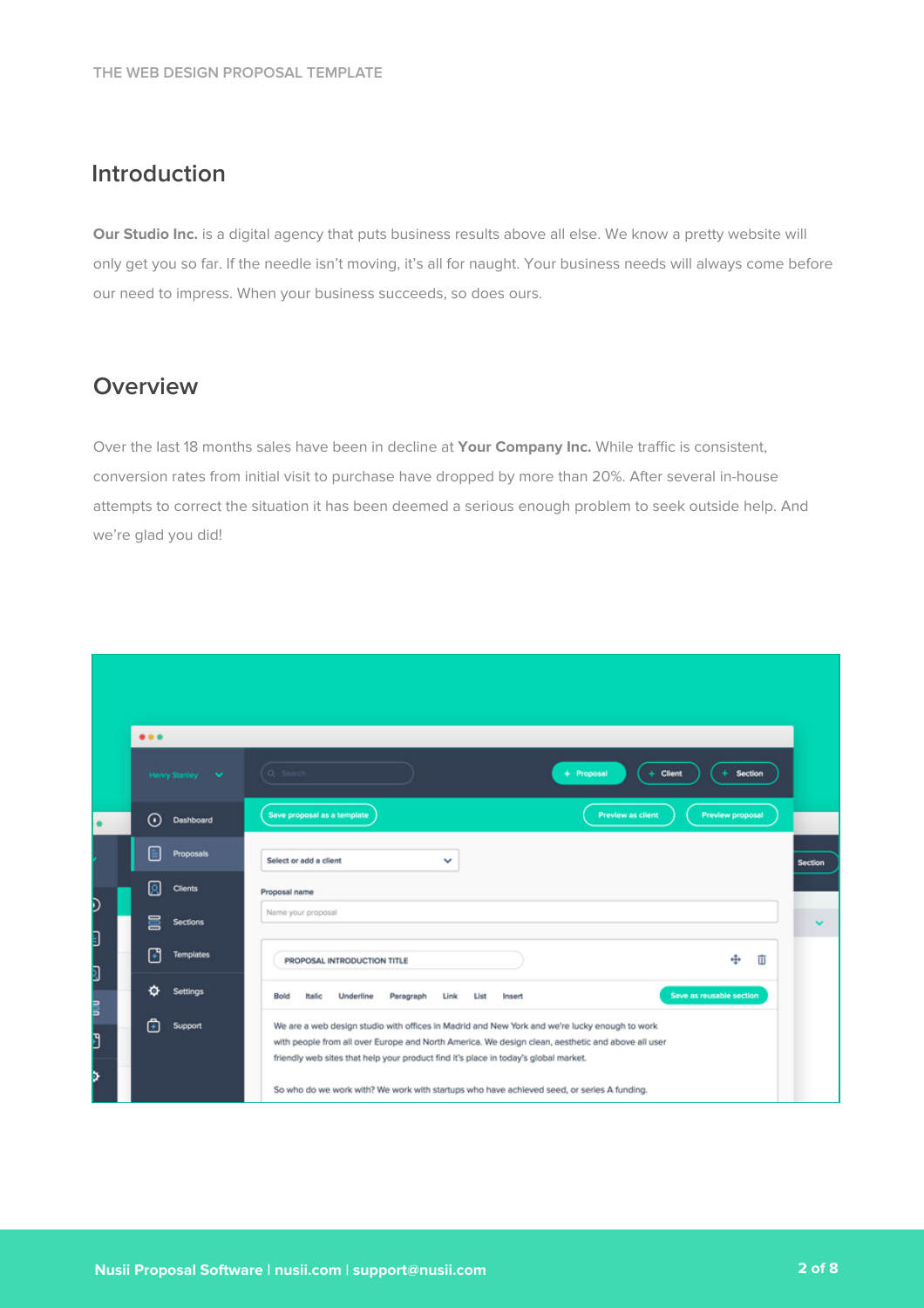#### **Needs**

Your Company Inc. must establish itself as leaders, as the point of reference for online meetings. The current branding and website come up short against the biggest challenge facing **Your Company Inc.**, that of differentiation in a crowded industry:

#### **Immediate Goals:**

- $\bullet$ Better express the core values of Your Company Inc.
- Better communicate the Your Company Inc. service offerings.  $\bullet$
- $\bullet$ Inspire clients to buy from Your Company Inc.

**Your Company Inc.'s** passion for serving the sales industry needs to be communicated in a way that is professional, approachable and easy to understand. As your audience is largely non-technical, a special effort needs to be made to communicate the core benefits of Your Company Inc.

#### **Project Goals**

**Your Company Inc.** needs to set itself apart from competitors while maintaining a coherent message. **Your Company Inc.** is small, nimble, and passionate about online meetings and we need that to be at our core.

Given the state of your competitors web sites I think **Your Company Inc.** has a real opportunity to differentiate itself through world-class design, a consistent message and in-house support.

Current competitor websites are cold and very "business" orientated, but people like to deal with real people. We like to know that someone is on the other end of the phone or inbox and that they genuinely care. I believe that by focusing on the service, the people and the experience behind **Your Company Inc.** we can create something that will elevate the **Your Company Inc.** brand to a point of reference for online meetings.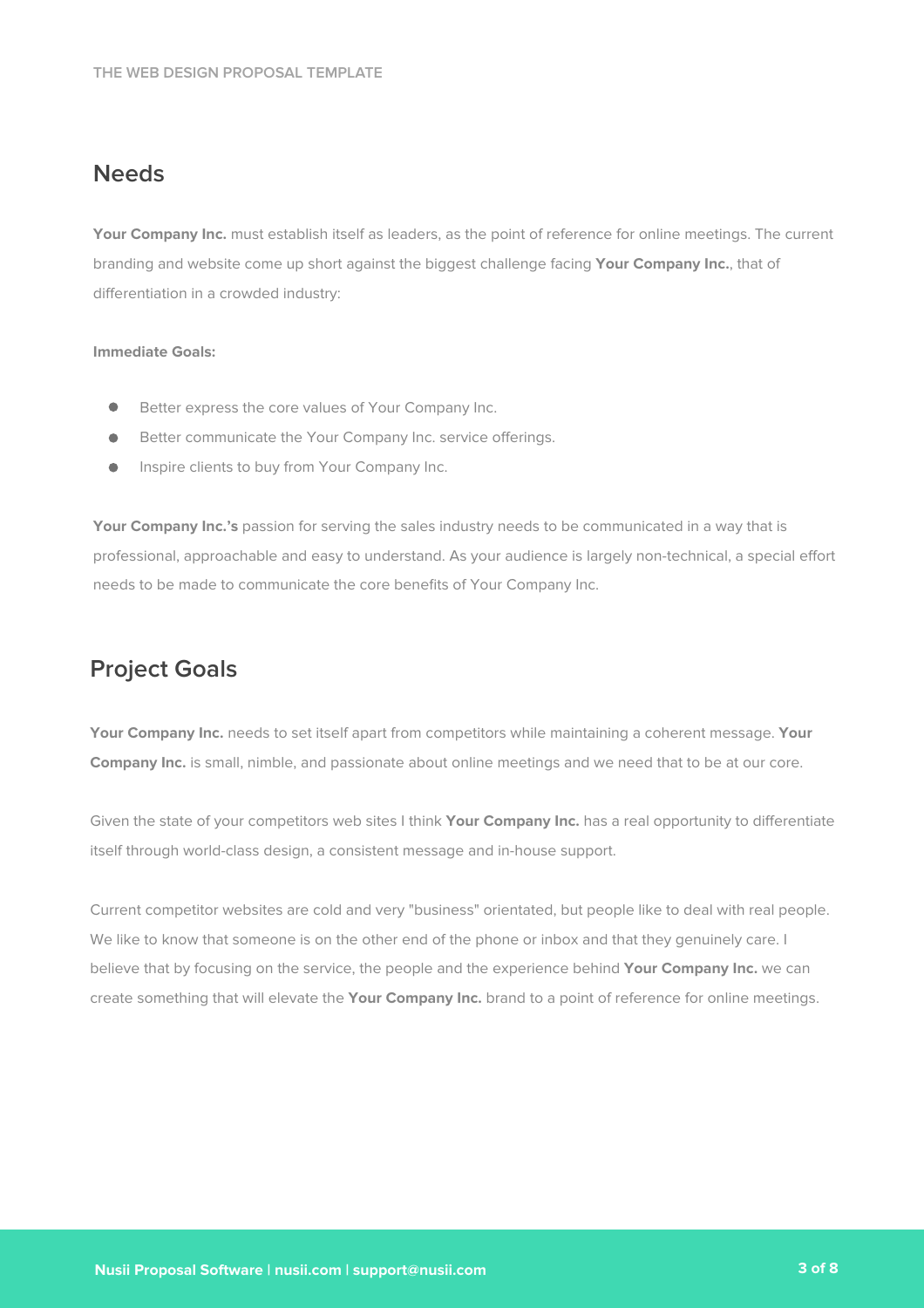### **Measures of Success**

A website redesign is nothing without a return on investment. Based on our previous discussions we believe that by achieving the following, we can bring **Your Company Inc.** to the forefront of the market.

- Decrease cart abandonment by X%  $\bullet$
- Increase average time onsite by X%  $\bullet$
- Increase return visitors by X%  $\bullet$
- Increase newsletter drip campaign subscribers by X% $\bullet$

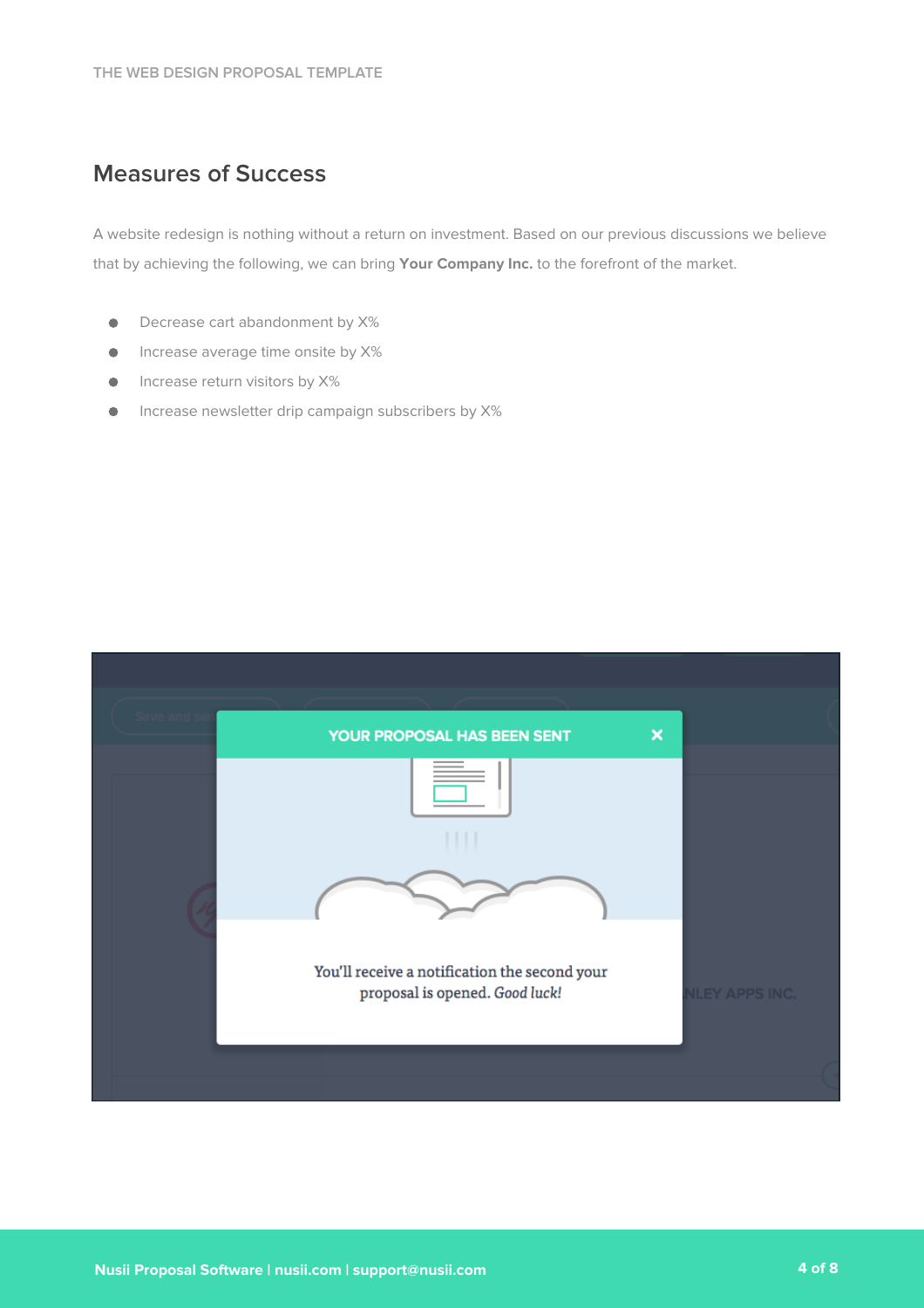# **Option 1:**

A pretty design is meaningless without great usability, a higher engagement of visitors and an overall increase in revenue. We will undertake a complete evaluation of **yourcompanyinc.com** before putting the figurative pen to paper. **\$1000.00**

In our experience redesigns can be potentially treacherous, they tear down the good the bad and the ugly. Which is why we measure everything. We won't remove an element that is making you money!

By looking at the numbers, seeing what currently works and what doesn't we will be in a solid position to build a website that will hit all of your business goals.

> **SUBTOTAL:** \$1,000

SELECT THIS PRICE OPTION O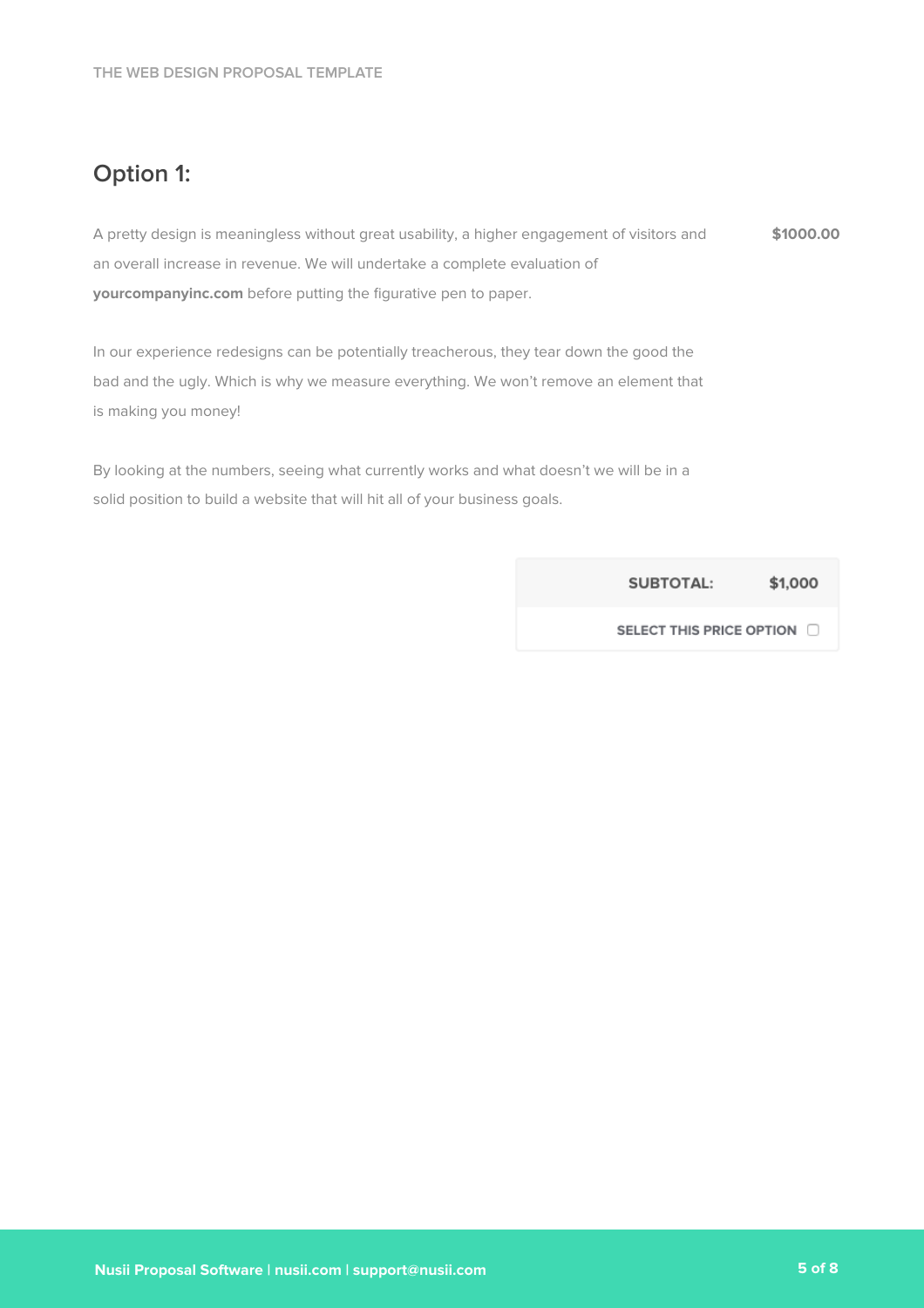# **Option 2:**

This includes everything from Option 1, and will also include setting up and managing a drip email retention campaign. **\$1000.00**

Getting visitors to your website is only one part of the battle. Getting them to stay around long enough to purchase is another altogether...Will they come back?

Drip email campaigns can help potential customers learn about **Your Company Inc.** and educate them as to how online meetings can save their businesses money. A solid drip email campaign, for both pre purchase and post purchase customers will add a significant increase in revenue.

As mentioned in our "Measures of Success", we aim to increase signups by X% and revenue by X%.

> **SUBTOTAL:** \$1,000

SELECT THIS PRICE OPTION O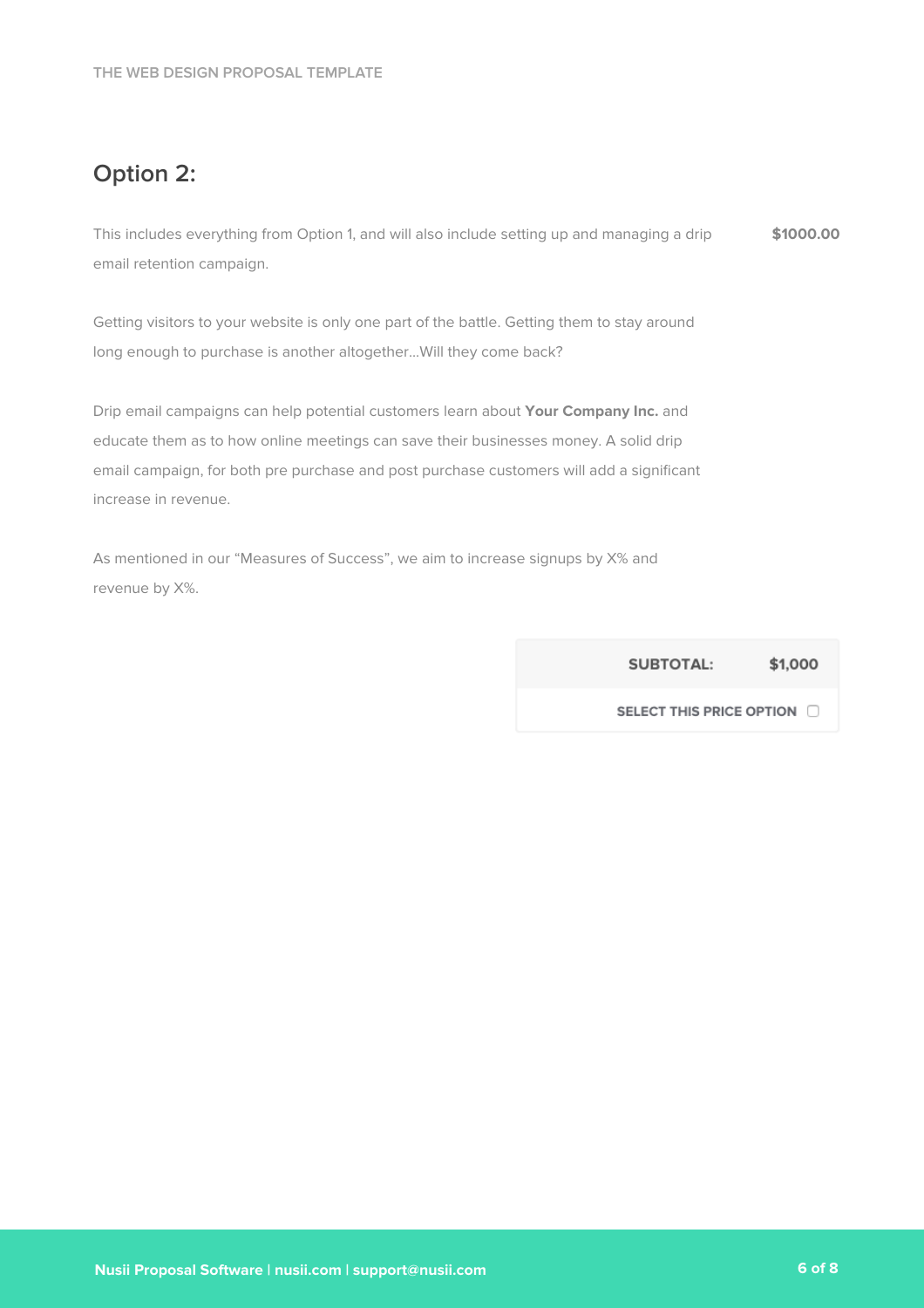## **Option 3:**

| This includes Options 1 & 2, and will also include a 6-month content marketing plan. |  |  | \$1000.00 |
|--------------------------------------------------------------------------------------|--|--|-----------|
|--------------------------------------------------------------------------------------|--|--|-----------|

Having already increased the number of visitors staying on the website, signing up to the drip email campaigns and ultimately purchasing, the only thing left to do is to increase the number of people arriving at the website.

Content marketing is an essential strategy that not only works in the short term but will also bring you traffic for years to come. We'll plan out and write 6 months worth of content for the **Your Company Inc. blog**. Furthermore we'll make sure it gets in front of the right people, through redistribution and social marketing.

Solid evergreen content will increase overall traffic to the blog by X%. This gives more people the chance to sign up for your drip email campaigns and ultimately purchase.

> **SUBTOTAL:** \$1,000

SELECT THIS PRICE OPTION O